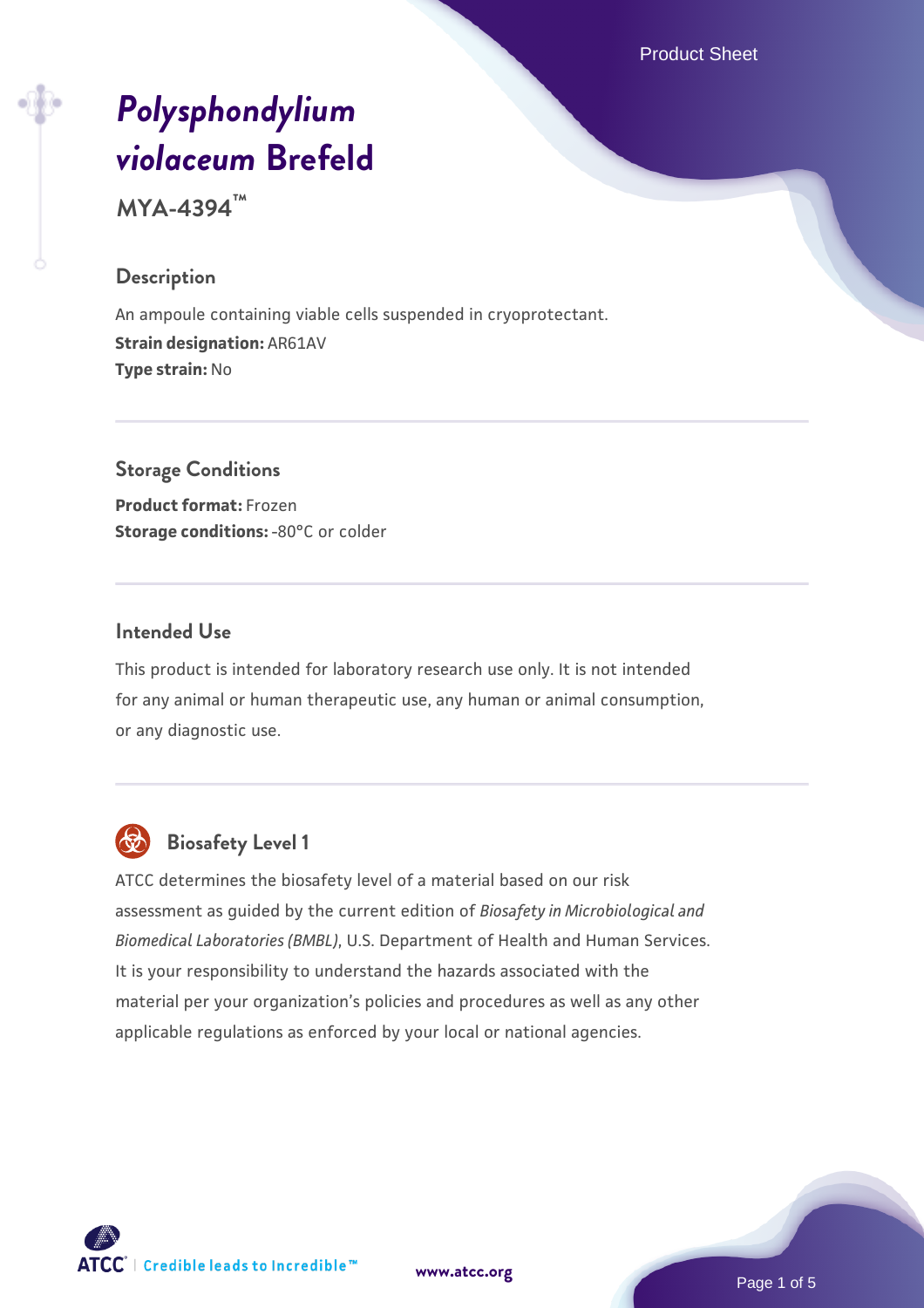#### **[Polysphondylium violaceum](https://www.atcc.org/products/mya-4394) [Brefeld](https://www.atcc.org/products/mya-4394)** Product Sheet **MYA-4394**

ATCC highly recommends that appropriate personal protective equipment is always used when handling vials. For cultures that require storage in liquid nitrogen, it is important to note that some vials may leak when submersed in liquid nitrogen and will slowly fill with liquid nitrogen. Upon thawing, the conversion of the liquid nitrogen back to its gas phase may result in the vial exploding or blowing off its cap with dangerous force creating flying debris. Unless necessary, ATCC recommends that these cultures be stored in the vapor phase of liquid nitrogen rather than submersed in liquid nitrogen.

### **Certificate of Analysis**

For batch-specific test results, refer to the applicable certificate of analysis that can be found at www.atcc.org.

#### **Growth Conditions**

**Medium:**  [ATCC Medium 919: Non-nutrient agar](https://www.atcc.org/-/media/product-assets/documents/microbial-media-formulations/9/1/9/atcc-medium-919.pdf?rev=f4e1e31d2b4249c2a4e4c31a4c703c9e) **Temperature:** 20°C **Incubation:** Grown with Escherichia coli (ATCC 23437)

#### **Handling Procedures**

**Frozen ampoules** packed in dry ice should either be thawed immediately or stored in liquid nitrogen. If liquid nitrogen storage facilities are not available, frozen ampoules may be stored at or below -70°C for approximately one week. **Do not under any circumstance store frozen ampoules at refrigerator freezer temperatures (generally -20°C)**. Storage of frozen material at this temperature will result in the death of the culture.



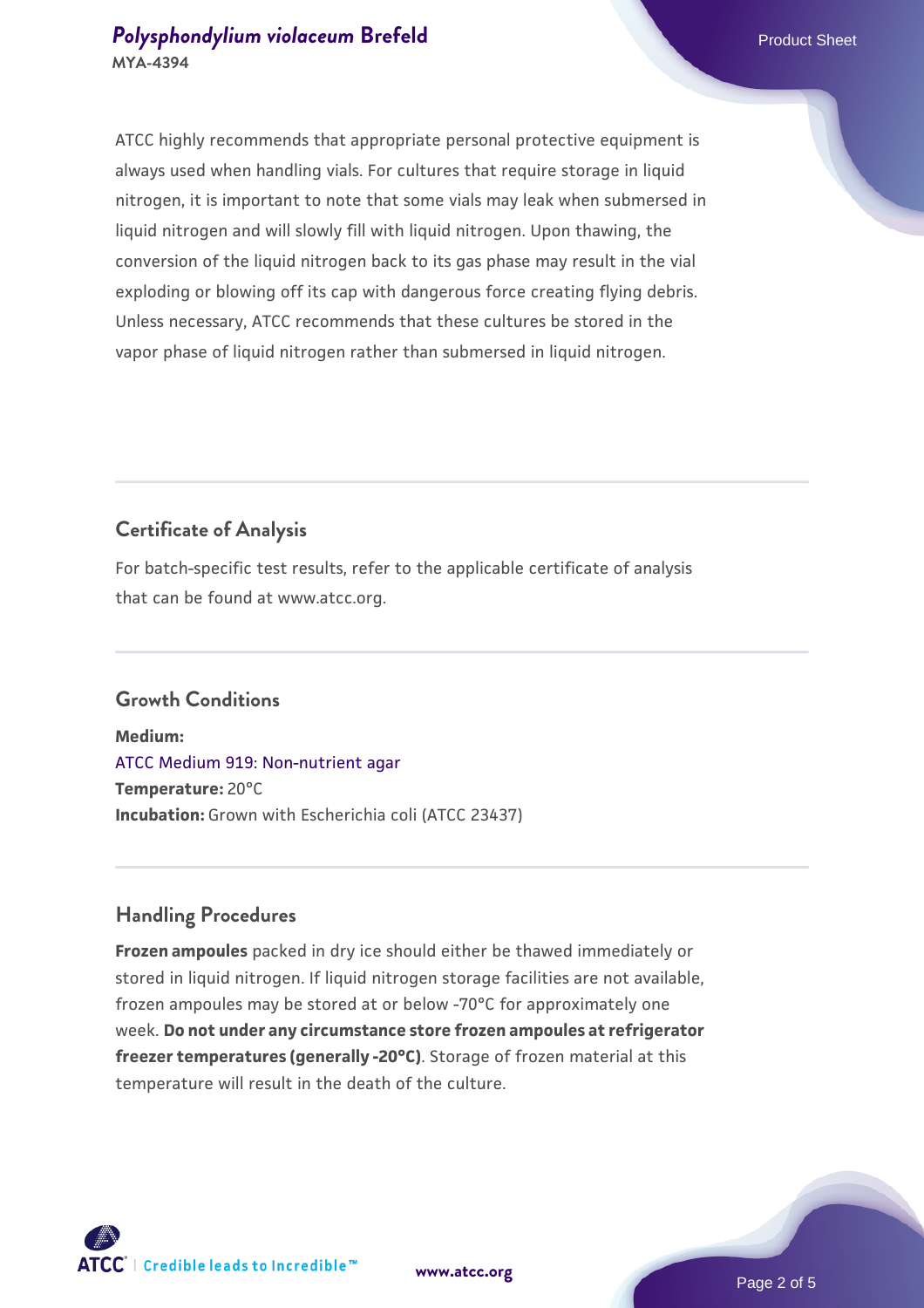- 1. To thaw a frozen ampoule, place in a **25°C to 30°C** water bath, until just thawed **(approximately 5 minutes)**. Immerse the ampoule just sufficient to cover the frozen material. Do not agitate the ampoule.
- 2. Immediately after thawing, wipe down ampoule with 70% ethanol and aseptically transfer at least 50 µL (or 2-3 agar cubes) of the content onto a plate or broth with medium recommended.
- 3. Incubate the inoculum/strain at the temperature and conditions recommended.
- 4. Inspect for growth of the inoculum/strain regularly for up to 4 weeks. The time necessary for significant growth will vary from strain to strain.

#### **Material Citation**

If use of this material results in a scientific publication, please cite the material in the following manner: *Polysphondylium violaceum* Brefeld (ATCC MYA-4394)

#### **References**

References and other information relating to this material are available at www.atcc.org.

#### **Warranty**

The product is provided 'AS IS' and the viability of ATCC® products is warranted for 30 days from the date of shipment, provided that the customer has stored and handled the product according to the information included on the product information sheet, website, and Certificate of Analysis. For living cultures, ATCC lists the media formulation and reagents that have been found to be effective for the product. While other unspecified media and reagents may also produce satisfactory results, a change in the ATCC and/or depositor-recommended protocols may affect the

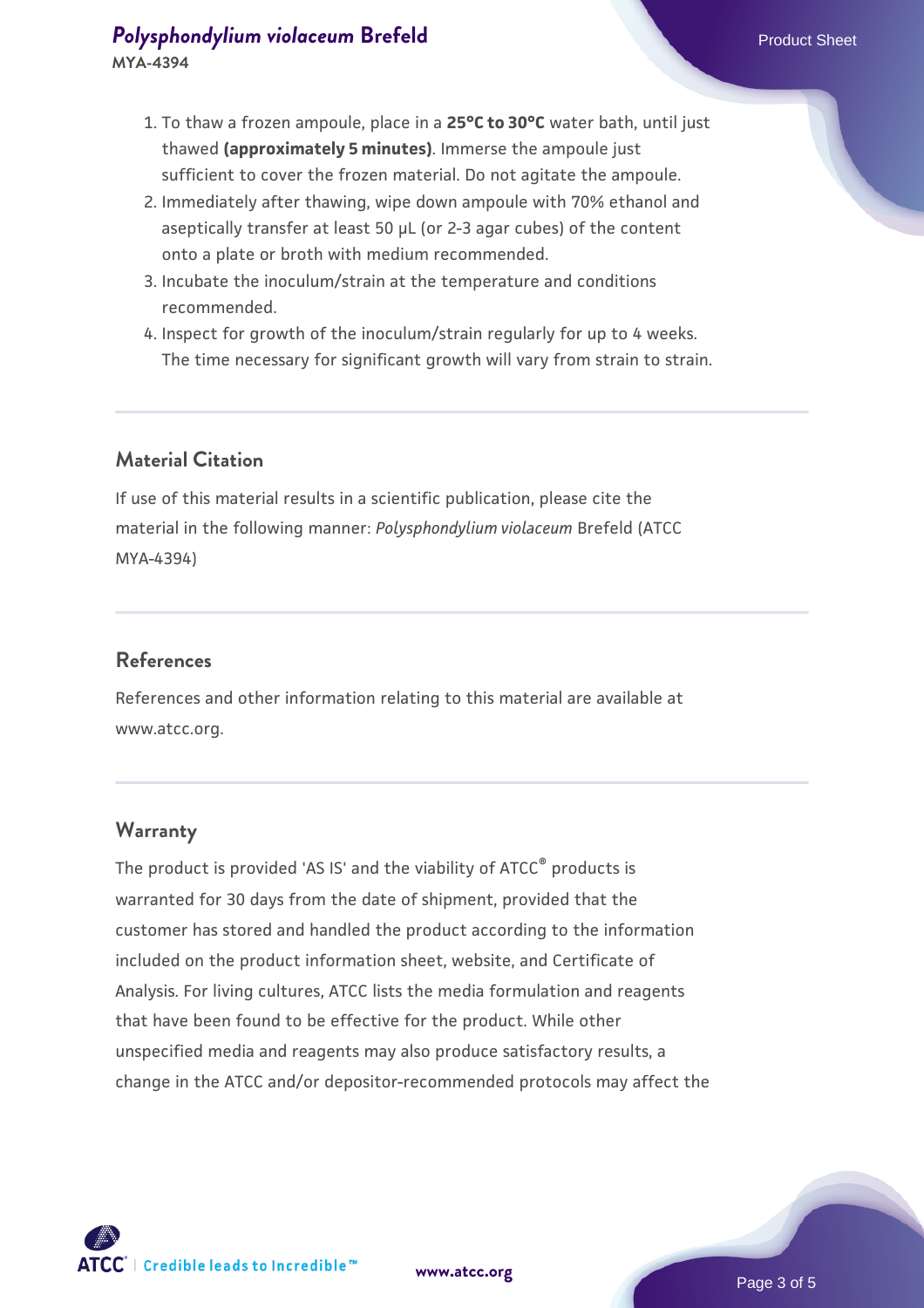#### **[Polysphondylium violaceum](https://www.atcc.org/products/mya-4394) [Brefeld](https://www.atcc.org/products/mya-4394)** Product Sheet **MYA-4394**

recovery, growth, and/or function of the product. If an alternative medium formulation or reagent is used, the ATCC warranty for viability is no longer valid. Except as expressly set forth herein, no other warranties of any kind are provided, express or implied, including, but not limited to, any implied warranties of merchantability, fitness for a particular purpose, manufacture according to cGMP standards, typicality, safety, accuracy, and/or noninfringement.

#### **Disclaimers**

This product is intended for laboratory research use only. It is not intended for any animal or human therapeutic use, any human or animal consumption, or any diagnostic use. Any proposed commercial use is prohibited without a license from ATCC.

While ATCC uses reasonable efforts to include accurate and up-to-date information on this product sheet, ATCC makes no warranties or representations as to its accuracy. Citations from scientific literature and patents are provided for informational purposes only. ATCC does not warrant that such information has been confirmed to be accurate or complete and the customer bears the sole responsibility of confirming the accuracy and completeness of any such information.

This product is sent on the condition that the customer is responsible for and assumes all risk and responsibility in connection with the receipt, handling, storage, disposal, and use of the ATCC product including without limitation taking all appropriate safety and handling precautions to minimize health or environmental risk. As a condition of receiving the material, the customer agrees that any activity undertaken with the ATCC product and any progeny or modifications will be conducted in compliance with all applicable laws, regulations, and guidelines. This product is provided 'AS IS' with no representations or warranties whatsoever except as expressly set forth herein and in no event shall ATCC, its parents, subsidiaries, directors, officers, agents, employees, assigns, successors, and affiliates be liable for indirect, special, incidental, or consequential damages of any kind in connection with



**[www.atcc.org](http://www.atcc.org)**

Page 4 of 5